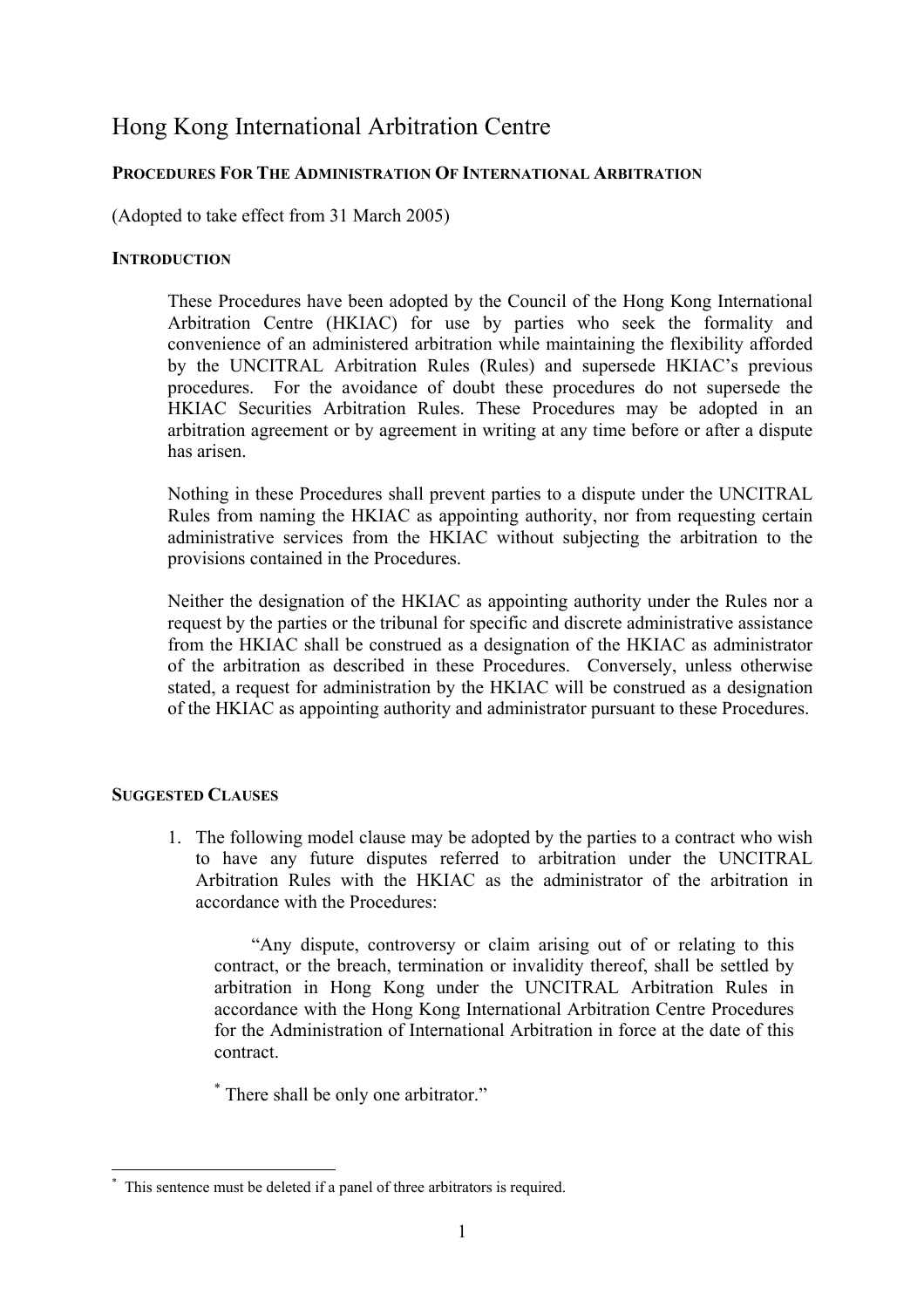2. Parties to an existing dispute in which neither an arbitration clause nor previous agreement with respect to arbitration exists, who wish to refer such dispute to arbitration under the UNCITRAL Arbitration Rules in accordance with the Procedures for the Administration of International Arbitration of the HKIAC may agree to do so in the following terms:

"We, the undersigned, agree to refer to arbitration in Hong Kong under the UNCITRAL Arbitration Rules in accordance with the Procedures for the Administration of International Arbitration of the Hong Kong International Arbitration Centre all disputes or differences arising out of or in connection with:

(Brief description of contract under which disputes or differences have arisen or may arise.)

[\\*](#page-1-0) There shall be only one arbitrator.

| Signed: | (Claimant) |
|---------|------------|
|---------|------------|

Signed: \_\_\_\_\_\_\_\_\_\_\_\_\_\_\_\_\_\_\_\_\_\_\_\_\_\_\_\_\_\_\_\_\_\_ (Respondent)

Date: \_\_\_\_\_\_\_\_\_\_\_\_\_\_\_\_\_\_\_\_\_\_\_\_\_"

 $\overline{a}$ 

<span id="page-1-0"></span><sup>\*</sup> This sentence must be deleted if a panel of three arbitrators is required.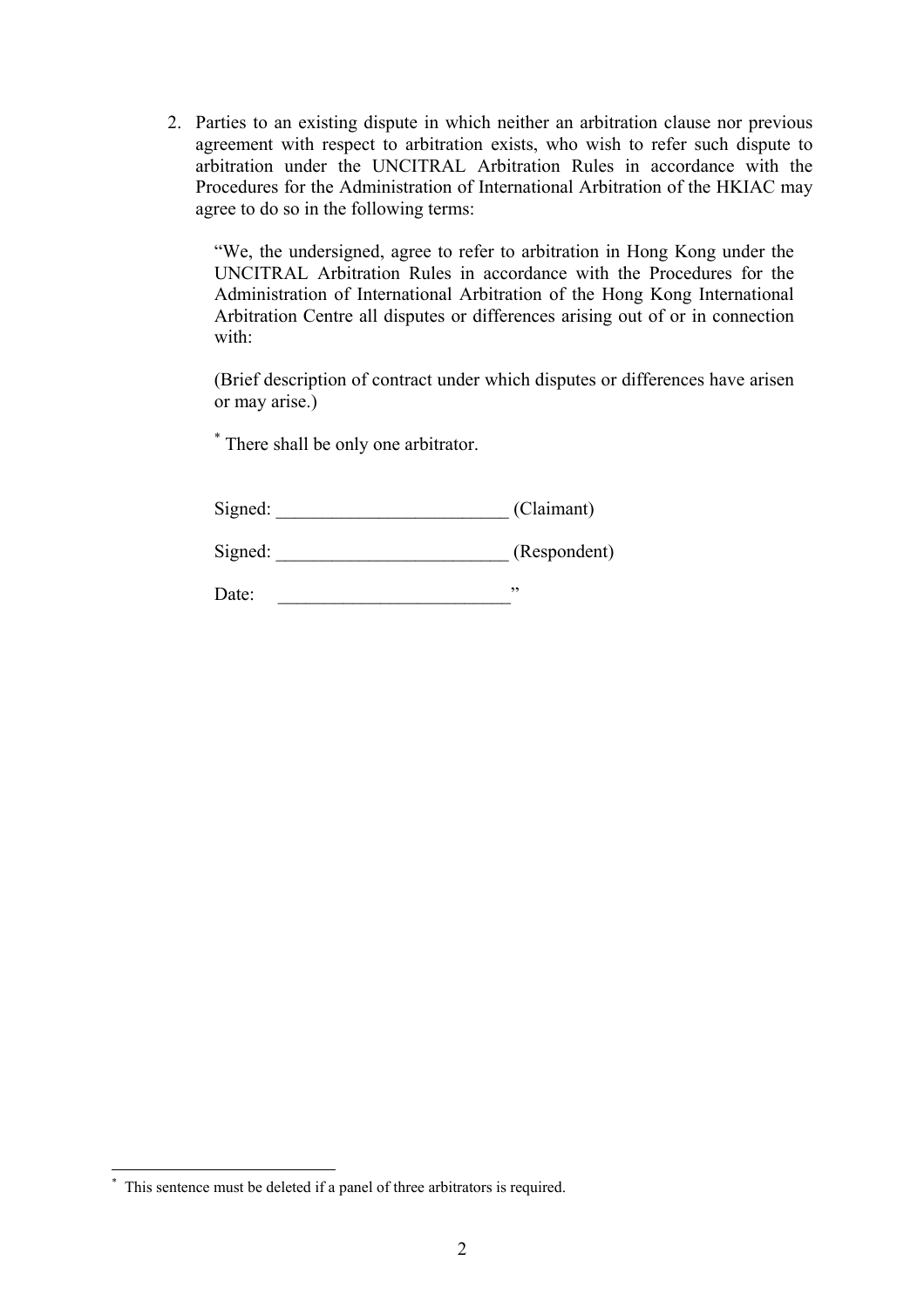# Hong Kong International Arbitration Centre

# **PROCEDURES FOR THE ADMINISTRATION OF INTERNATIONAL ARBITRATION**

(Adopted to take effect from 31 March 2005)

## **I. GENERAL PROCEDURES**

1. Scope and Applicability

Where the Hong Kong International Arbitration Centre (HKIAC) has been designated, as administrator of the arbitration, either through an appropriate clause in the contract at issue, through a separate agreement at the time of such contract, or by designation of the parties subsequent to the dispute arising, the following Procedures for the Administration of International Arbitration (Procedures) shall apply.

2. Arbitration Rules

The UNCITRAL Arbitration Rules (Rules), with such modifications as noted herein, shall be the rules for any arbitration conducted under the Procedures.

3. Appointing Authority

Unless otherwise agreed by the parties, the HKIAC will perform the functions of the appointing authority as set forth in the Rules.

4. Administration of Proceedings

The HKIAC will administer the arbitration as set forth in these Procedures and shall be entitled to charge fees for its services as is set forth in the fee schedule in Appendix A. Where, in these Procedures, reference is made to a specific administrator, such administrator shall be the Secretary-General of the HKIAC or such agents, as he has designated to carry out such function on his behalf.

The HKIAC shall make available, or arrange for, such facilities and assistance for the conduct of the arbitration proceedings as may be required. Such facilities and assistance shall be those enumerated in paragraphs 9 through 16 of the Procedures as well as any secretarial or clerical assistance, telephone, telex and other communication facilities, photocopying, printing and other office facilities as may be required.

5. Place of Hearing

Pursuant to Article 16.1 of the Rules, unless otherwise specified in the contract at issue or by the parties to the arbitration, the arbitral tribunal shall determine the place of arbitration. In light of the administrative services provided by the HKIAC under the Procedures, unless otherwise stated, the tribunal will be presumed to choose the offices of the HKIAC in Hong Kong as the place of hearings for all arbitration under the Procedures. This presumption notwithstanding, the HKIAC is prepared to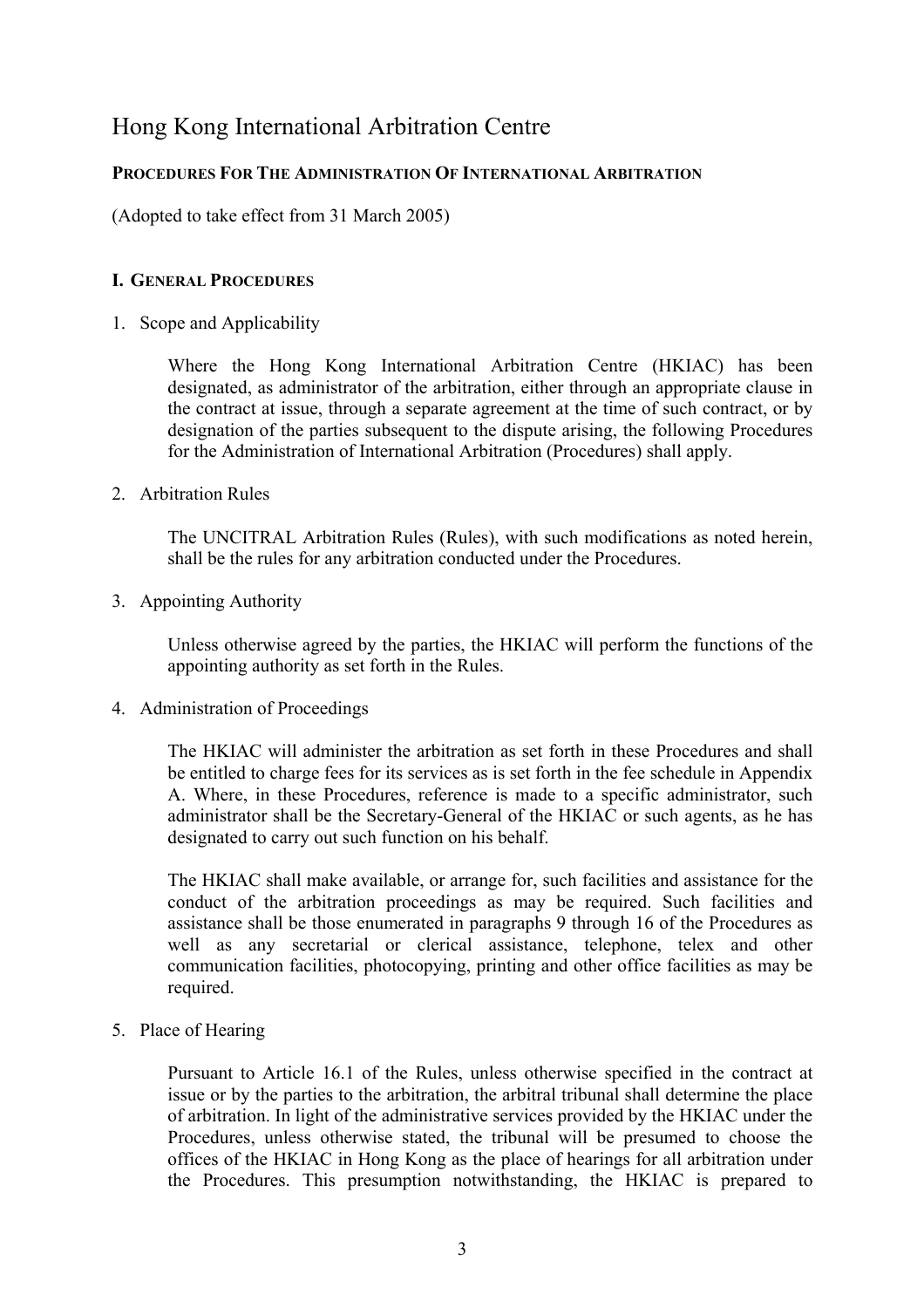administer arbitration in accordance with these Procedures in a location other than Hong Kong and will do so at the request and mutual agreement of the parties. In such case, all costs incurred as a result of administering the arbitration in a location other than Hong Kong shall be borne by the parties.

## **II. FUNCTIONS AS APPOINTING AUTHORITY**

6. Appointment of the Arbitration Tribunal

The HKIAC shall carry out the functions as appointing authority for the purposes of appointing a tribunal as follows:

- 6.1 Where, pursuant to Article 6 or 7(3) of the Rules and paragraph 3 of these Procedures, the HKIAC is required to appoint a sole Arbitrator or the Presiding Arbitrator, the list procedure, as described in Article 6(3) of the Rules shall be followed. The list of names to be communicated by the HKIAC to the parties shall be drawn, by the administrator, from the HKIAC's Panel of Arbitrators with consideration given to the particular requirements of each case and subject to any conditions agreed upon by the parties.
- 6.2 Where, pursuant to Article  $7(2)(a)$  of the Rules, three arbitrators are to be appointed, and the second party has failed to appoint an arbitrator within thirty days of notification by the first party of such party's appointment, the HKIAC, at the request of the first party and as appointing authority under paragraph 3 of these Procedures, shall appoint a second arbitrator.
- 7 Replacement of Arbitrators

Replacement of an arbitrator will be effected by the HKIAC in accordance with the Rules as necessary.

8 Consultation for the Purpose of Fixing Fees of Arbitrators

The fees for arbitrators appointed by the HKIAC are generally calculated by reference to work done by them in connection with the arbitration and are generally charged at hourly/daily rates. If the parties wish, the HKIAC will consult with the arbitral tribunal to establish the rates applicable to a particular case.

#### **III. FUNCTIONS AS ADMINISTRATOR**

- 9 Communications
	- 9.1 Notwithstanding the provisions of the Rules, the Notice of Arbitration (Article 3), the Statement of Claims (Article 18), and the Statement of Defense (Article 19) shall be submitted to the HKIAC for forwarding to the other party.
	- 9.2 Including such documents as listed in paragraph 9.1, all communication and notices between the parties and the arbitral tribunal in the course of arbitration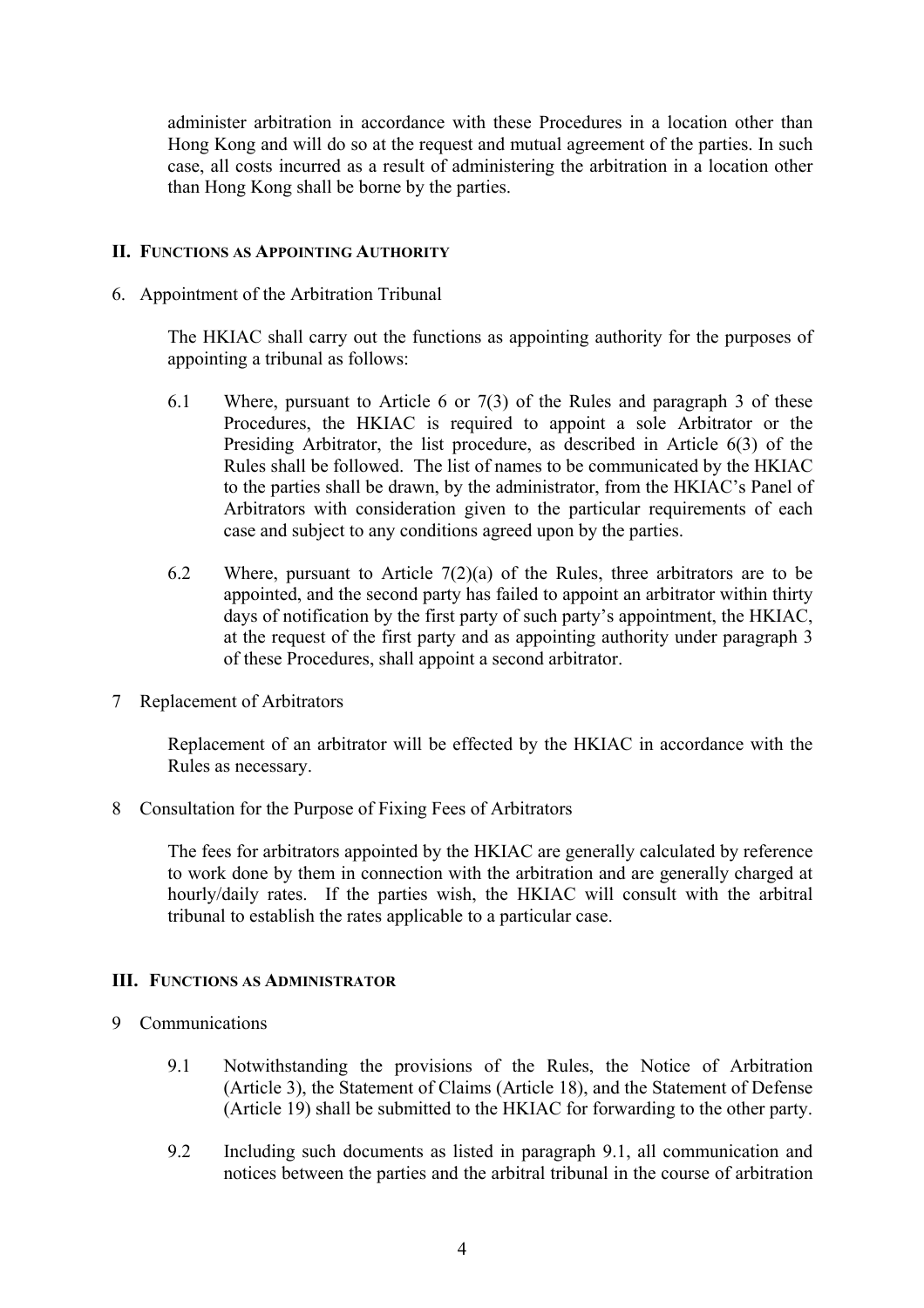proceedings (except at meetings and hearings) will be addressed through the HKIAC.

- 9.3 When passed on by the HKIAC to a party, such communications and notices will be sent to the address of that party contained in the Notice of Arbitration or such other addresses as have been provided in writing to the HKIAC by that party.
- 10 Timing, Logistics, and Procedural Advice
	- 10.1 The HKIAC will liaise with the arbitral tribunal and the parties to fix the time limits for the arbitration, as well as to establish the date, time and place of meetings, hearings, or otherwise, as required.
	- 10.2 Upon request by the arbitral tribunal, the HKIAC will advise generally on applicable procedure under the Rules.

## 11 Costs

The costs of the arbitration as described in Articles 38 to 40 of the Rules shall be amended to include all reasonable fees assessed by the HKIAC for administration of the arbitration proceedings. Such fees are enumerated in Appendix A hereto.

12 Deposits

In lieu of the provisions of Article 41 of the UNCITRAL Arbitration Rules the following provisions shall apply:

- 12.1 The HKIAC administrator shall prepare an estimate of the cost of arbitration and may request each party to deposit an equal amount as an advance for those costs.
- 12.2 During the course of the arbitral proceedings the HKIAC may request supplementary deposits from the parties.
- 12.3 If the required deposits are not paid in full within thirty days after the receipt of the request, the HKIAC administrator shall so inform the parties in order that one or another of them may make the required payment. If such payment is not made, the Arbitral Tribunal, after consultation with the HKIAC, may order the suspension or termination of the arbitral proceedings.
- 12.4 The HKIAC administrator may apply the deposits toward disbursements for the costs of arbitration.
- 12.5 After the award has been made, the HKIAC administrator shall render an accounting to the parties of the deposits received and return any unexpended balance to the parties.
- 12.6 Any interest accrued on deposits while held by the HKIAC will be credited to the parties in the aforementioned accounting.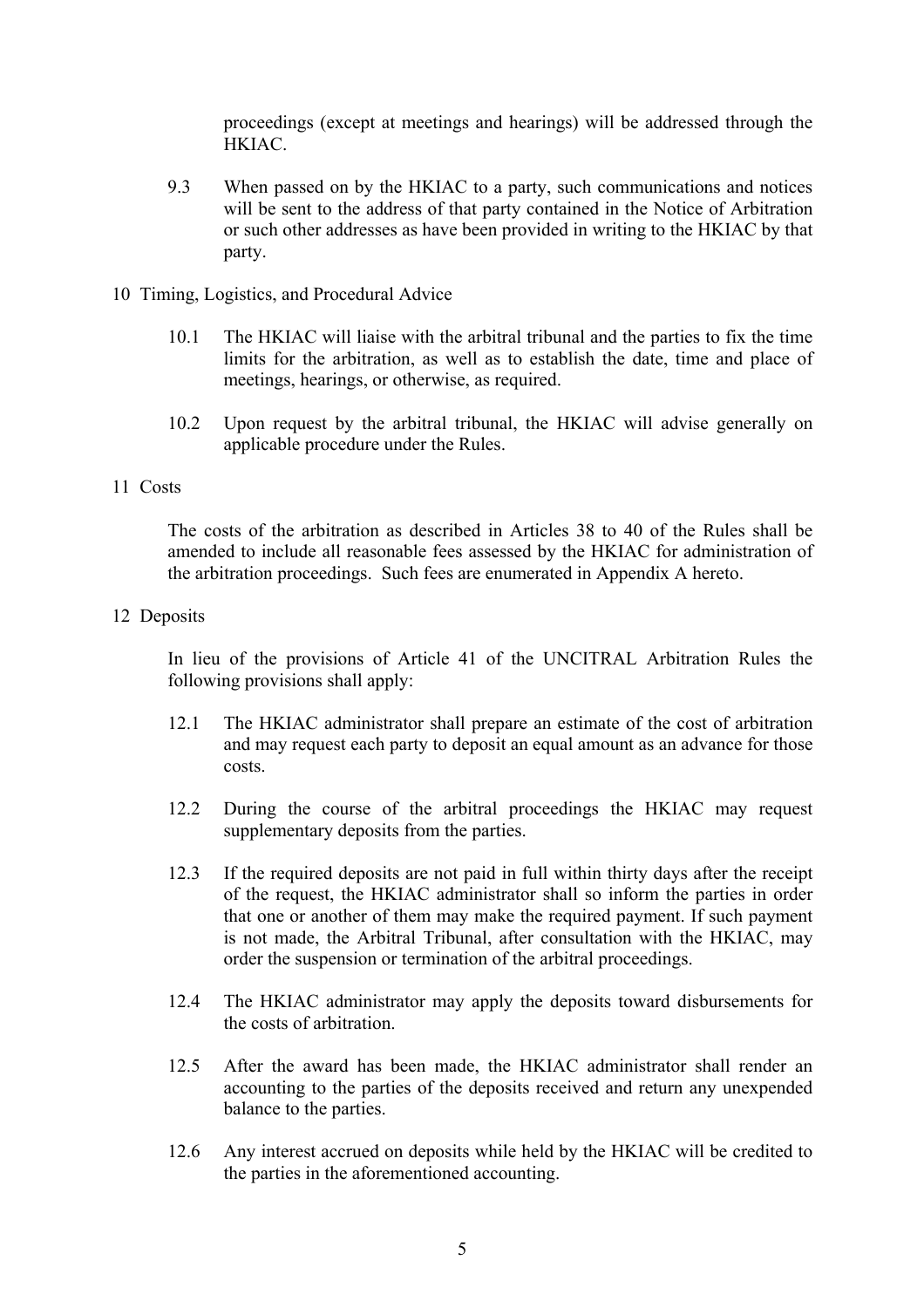## 13 Hearing Rooms

Hearing rooms and retiring rooms shall be provided at the HKIAC for hearings before the arbitral tribunal. If rooms are not available at the HKIAC, the HKIAC will make arrangements for rooms in an alternative location. Any rental costs shall not be included in the administrative fee but rather shall be paid by the parties to the HKIAC.

## 14 Stenographic Transcripts

Stenographic transcripts of the proceedings shall be provided by the HKIAC upon request by the parties. Although the HKIAC will make arrangements for a stenographer at the request of the parties, the cost of such service shall not be included in the administrative fee, but rather shall be paid by the parties to the HKIAC.

## 15 Translation and Interpretation

Any necessary arrangements for live or written translation or interpretation services will be made by the HKIAC upon request of the parties. Although the HKIAC will make arrangements for such services, the cost of the services shall not be included in the administrative fee, but rather shall be paid by the parties to the HKIAC.

## 16 Registration of Awards

Upon request, the HKIAC will assist in the filing or registration of arbitral awards in countries where such filing or registration is required by law. The cost of any such filing or registration fee not be included in the administrative fee, but rather shall be paid by the party concerned to HKIAC.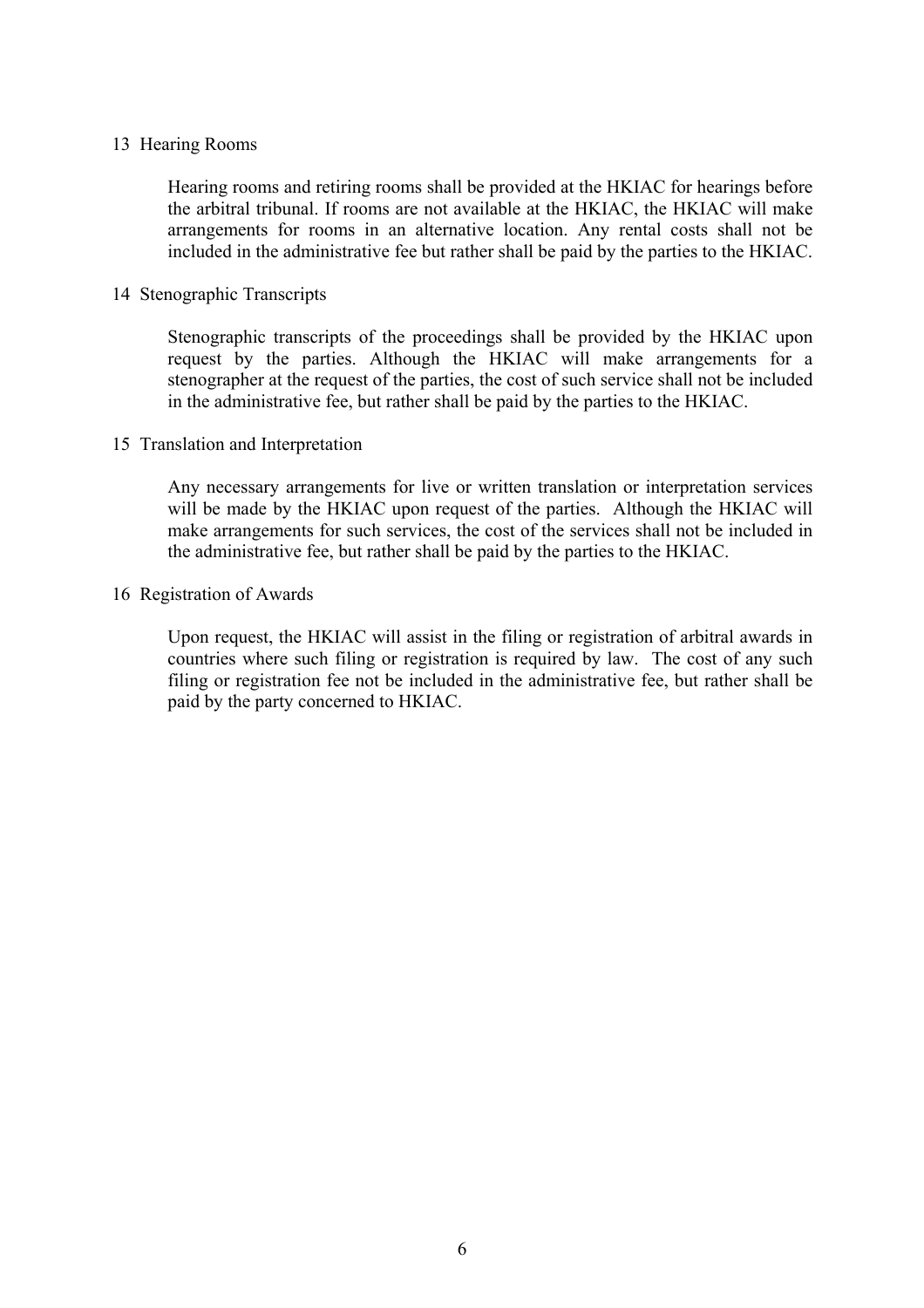## **APPENDIX A: FEE SCHEDULE**

The following fees apply to any arbitration or related service conducted by or at the Hong Kong International Arbitration Centre. All fees are noted in Hong Kong dollars ("HK\$").

1. Determination of Number of Arbitrators: HK\$4,000

A fee of HK\$4,000 shall be charged if the HKIAC, by request of a party, determines the number of arbitrators appropriate for an arbitration.

2. Appointment Fee: HK\$4,000

An appointment fee of HK\$4,000 shall be charged for the appointment of an arbitrator. This fee will cover all steps taken by the HKIAC in connection with the appointment of an arbitrator.

3. Arbitrator Fees

Arbitrator fees shall not be set by the HKIAC. As provided in paragraph 8 of these Procedures, however, the HKIAC will, at the parties' request, consult with the arbitrators to assist the parties in setting fees for arbitration. Nevertheless the payment of fees is the responsibility of the parties. In such consultation, the parties may wish to consider the HKIAC's Guide to applying for the appointment of an arbitrator or for a decision as to the number of arbitrators. (see HKIAC's website [www.hkiac.org](http://www.hkiac.org/) for further details).

4. Administrative Fees

Fees for administrative functions performed by the HKIAC shall be according to the following schedule:

| Amount of Claim       | Fee                            |
|-----------------------|--------------------------------|
| Up to HK\$1 million   | HK\$15,000                     |
| Up to HK\$5 million   | HK\$25,000                     |
| Up to HK\$50 million  | HK\$50,000                     |
| Up to HK\$100 million | HK\$100,000                    |
| Over HK\$100 million  | As determined by HKIAC Council |

- 5. Administrative Facilities and Services
	- 5.1 The administrative fees enumerated in paragraph 4 provide for basic administration of the arbitration.
	- 5.2 The cost of administrative services not provided directly by the HKIAC, such as stenographic or interpretation services, shall be borne solely by the parties.
- 6. Settlement or Early Termination
	- 6.1 If the dispute is settled prior to such time as an award is issued by the arbitral tribunal, any administrative costs already incurred by the HKIAC shall be included